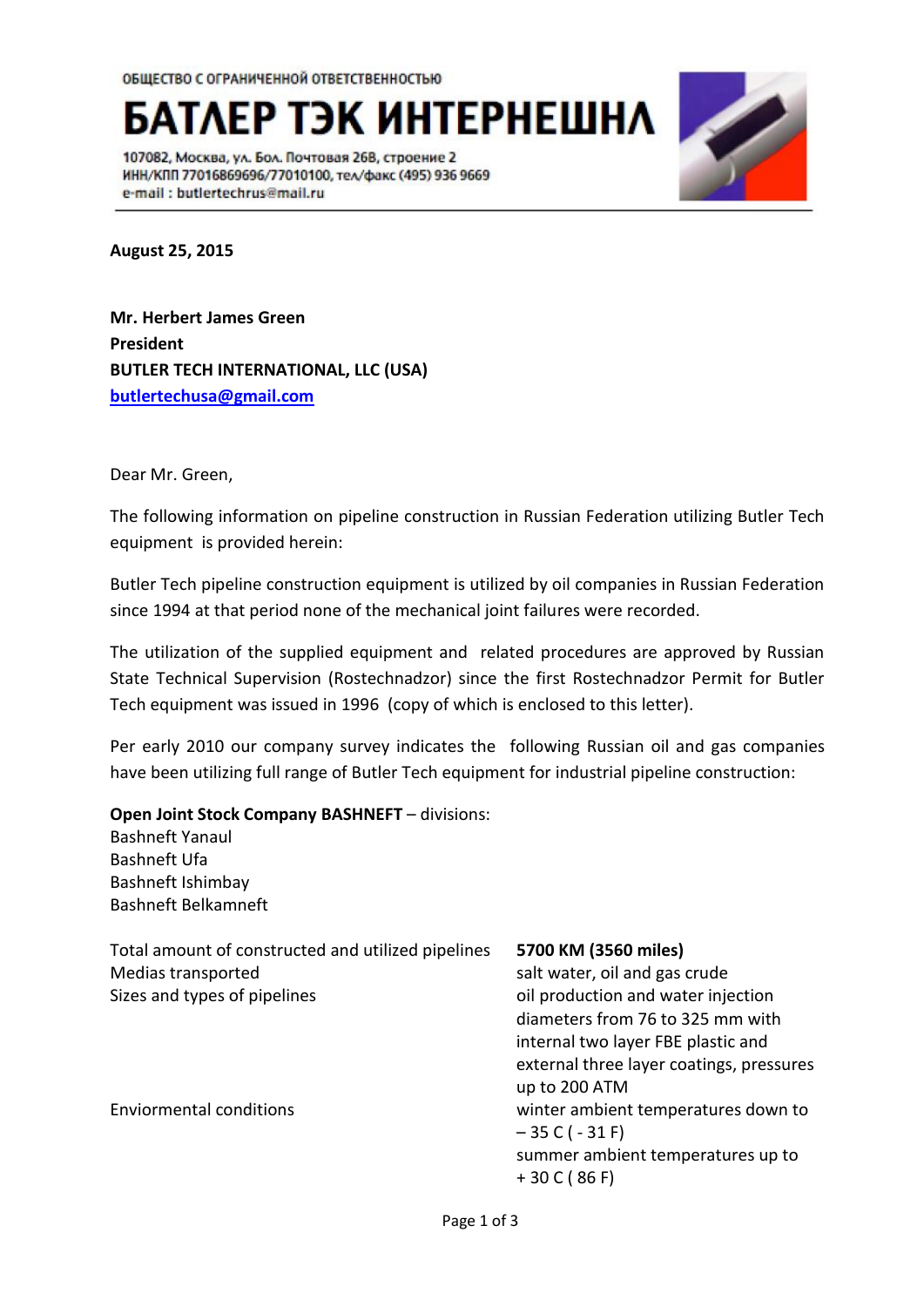**Open Joint Stock Company LUKOIL –** divisions**:** Lukoil West Siberia Lukoil Langepasneftegas Lukoil Kogalymneftegas Lukoil Pokachevneftegas Lukoil Uraineftegas Lukoil Perm Lukoil Komi Total amount of constructed and utilized pipelines **1646 KM (1028 miles)** Medias transported salt water, oil and gas crude Sizes and types of pipelines on the state of production and water injection diameters from 114 to 426 mm with internal one layer liquid and two layer FBE plastic coatings, pressures up to 150 ATM Enviormental conditions winter ambient temperatures down to  $-45$  C ( - 49 F) summer ambient temperatures up to + 30 C ( 86 F)

• Since 2011 all of the services for construction BUTLER TECH pipelines for OJSC LUKOIL are done by ARGOS LLC privately owned company, the general contractor for pipeline construction. The ownership of BUTLER TECH equipment transferred from OJSC LUKOIL to ARGOS LLC construction divisions.

## **Open Joint Stock Company TATNEFT** – divisions:

TATNEFT Almetyevneft TATNEFT Aznakaevneft TATNEFT Bavlyneft TATNEFT Djalilneft TATNEFT Elhovneft TATNEFT Leninogorskneft TATNEFT Nurlatneft TATNEFT Prikamneft TATNEFT Yamashneft

| Total amount of constructed and utilized pipelines | 1304 KM (814,5 miles)                     |
|----------------------------------------------------|-------------------------------------------|
| Medias transported                                 | salt water, oil and gas crude             |
| Sizes and types of pipelines                       | oil production and water injection        |
|                                                    | diameters from 114 to 159 mm with         |
|                                                    | internal one layer liquid and two layer   |
|                                                    | FBE plastic coatings, pressures up to 150 |
|                                                    | ATM                                       |
| <b>Enviormental conditions</b>                     | winter ambient temperatures down to       |

 $-35 C (-31 F)$ Summer ambient temperatures up to

+ 30 C ( 86 F)